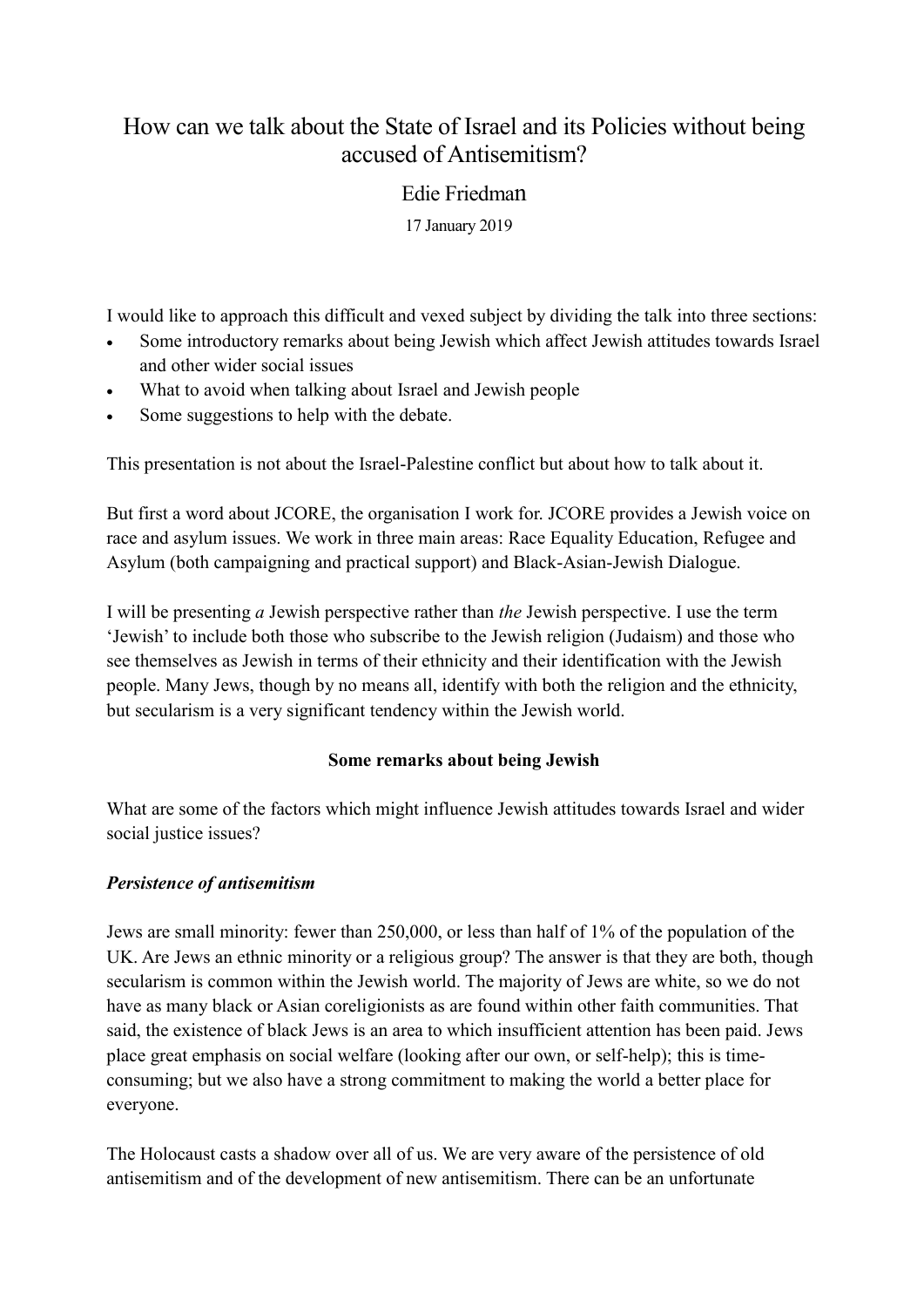'atrocity game' between us and black people as to which was worse: slavery or the Holocaust. Some Jewish people have the perception that some black people and Asians are antisemitic; in the USA black/Jewish relations have been strong but also uneasy. Jewish people played a disproportionate role in the civil rights movement in the USA, as they did in the struggle against apartheid in South Africa. In the 1970s there was a widespread idea that antisemitism was no longer a problem, and antiracist discussion in the 1980s typically omitted consideration of Jewish experience. In fact, Jews tended to be actively excluded from antiracist discussions: their credentials were suspect because of Israel, and Jews were expected to denounce Israel before being allowed to be involved. In the UK antisemitic patterns of thought persist: in the 1990s I recall people asking what I was going to do about the Jewish Home Secretary, Michael Howard. Would the same have been asked about a Home Secretary who was a Christian?

Jewish teaching traditionally places more emphasis on justice than on charity; here the historical experience of Jews has been a big motivating factor. At various times we have been migrants, economic migrants, immigrants, asylum seekers, refugees; as a result many Jewish people have a heightened sensitivity to refugee issues. Over the centuries we have faced discrimination, persecution and of course genocide. A historical overview (below) shows the 'baggage' we carry.

#### *Historical overview*

In the year 19 the Roman Emperor Tiberius expelled Jews from Rome; in the year 70 over a million Jews perished and 97,000 were are taken as slaves when the Romans besieged and then destroyed Jerusalem. In 608–610 there were massacres of Jews all across the Byzantine Empire. In 1096 the First Crusade involved the murder of 5000 Jews. In 1190 the Jews living in York, some 150, committed mass suicide after a six-day siege at Clifford's Tower. In 1290 Edward I expelled all Jews from England, allowing them to take only what they could carry; the rest of their property became the Crown's. Jews were not readmitted until 1655 by Oliver Cromwell. In 1481 the Spanish Inquisition was set up; royal decrees issued in 1492 and 1502 ordered Jews and Muslims to convert to Catholicism or leave. In 1615 Louis XIII decreed that all Jews must leave France within one month on pain of death. In 1775 Pope Pius VI issued an edict severely restricting the rights of Jews. In 1881–1884 pogroms swept through southern Russia, leading to mass Jewish emigration from the Pale of Settlement; some two million Russian Jews emigrated in the period 1880–1924, many of them to the USA; the Russian word 'pogrom' became international. The 1905 Kiev pogrom was a massacre of 100 Jews. In 1919– 1920, during the Russian Civil War, Jews suffered two pogroms. In 1933 Hitler came to power and in 1935 the Nuremberg Laws stripped Jews of their rights as citizens. During *Kristallnacht*, 9-10 November 1938, more than 250 synagogues across the Reich were burned and 7000 Jewish businesses looted. The morning after *Kristallnacht*, 30,000 Jewish men were arrested and sent to concentration camps. In 1939–1945 the Holocaust killed six million Jews, including about one million children.

In response to Jewish immigration from Russia and later from Germany, the UK saw the development of a hostile political climate and a hostile press. From the 1880s Jews were the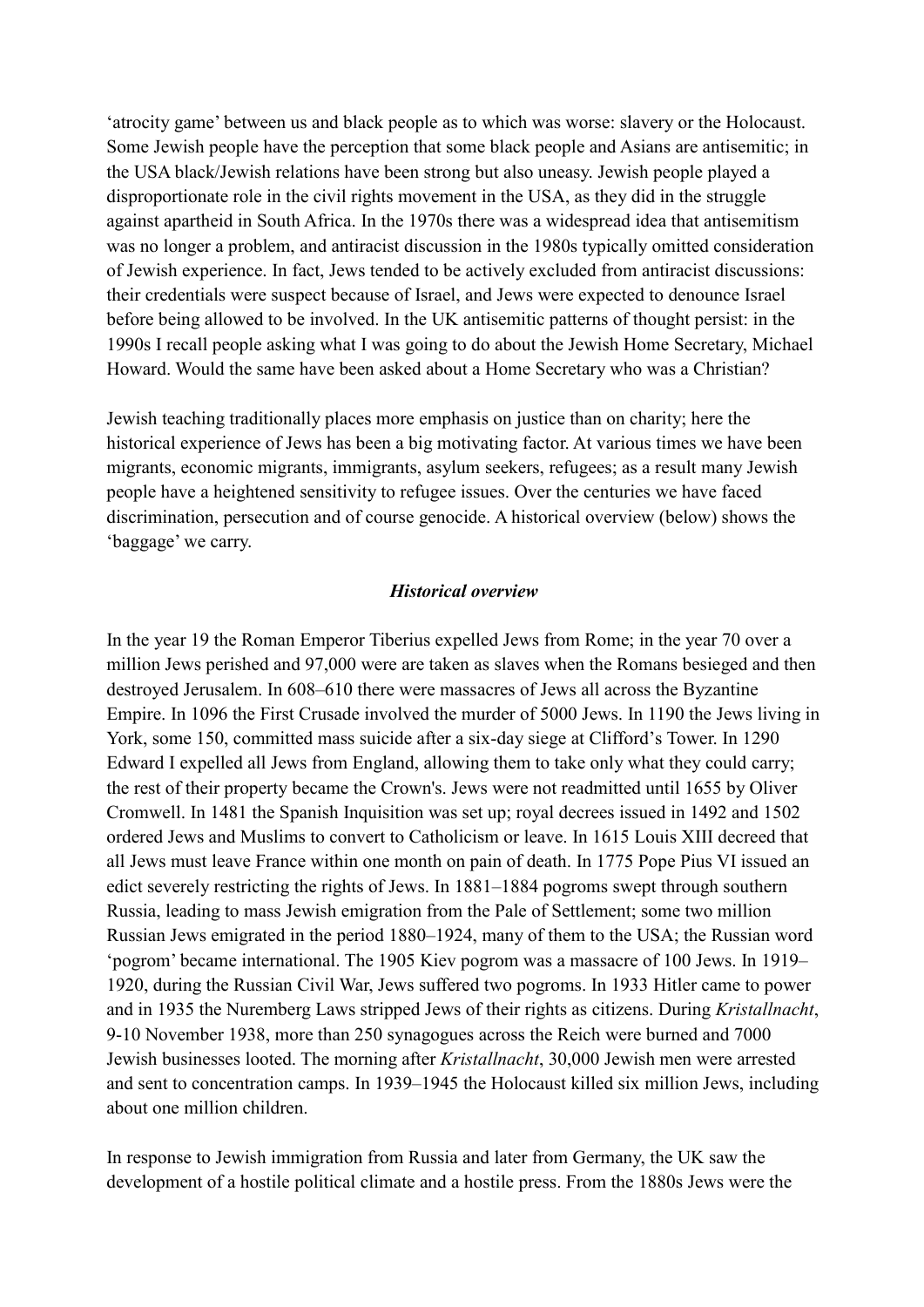first to feel the effects of anti-alien legislation, culminating in the 1905 Aliens Act. The *Manchester City News* wrote in 1888:

*Their unclean habits, their wretched clothing and miserable food enable them to perpetuate existence upon a pittance…these immigrants have flooded the labour market with cheap labour to such an extent to reduce thousands of native workers to the verge of destitution… surely our own people have the first claim upon us.* 

Apart from the *Kindertransport*, Britain's record in the 1930s was not particularly generous, despite denials of intolerance. An editorial in the *Sunday Express* in 1938:

*Just now there is a big influx of foreign Jews into Britain. They are over-running the country. They are trying to enter the medical profession in great numbers. They wish to practise as dentists. Worst of all, many of them are holding themselves out to the public as psychoanalysts. There is no intolerance in Britain today. And by keeping a close watch on the causes that feed the intolerance of the Jews in other European countries, we shall be able to continue to treat well those Jews who have made their homes among us.* 

In 1945 3000 residents of Hampstead signed a petition demanding that 'the aliens of Hampstead' should be repatriated in order to free up housing for personnel returning after the war.

The Community Security Trust (CST) is a charity that was set up to ensure the safety and security of the Jewish community in the UK. Most Jewish institutions and buildings including schools have security guards. Cases of antisemitism are increasing. The CST recorded 1382 antisemitic incidents nationwide in 2017, the highest total it has ever recorded for a calendar year. This is a 3% increase from the 1346 incidents recorded during 2016, which was itself a record annual total. The first six months of 2018 saw the second-highest six-month period ever for antisemitic incidents in the UK. In the USA, in 2018 11 people were murdered in an attack on the Tree of Life Synagogue in Pittsburgh.

This history has motivated many Jews to fight for social justice; there has been and still is a disproportionate number of Jews involved in work for human rights, ranging from revolutionary activity in Tsarist Russia, to trade union activity in the USA and the UK, to involvement in the civil rights movement and the anti-Vietnam War movement in the USA. But it has also made many (who knows how many) feel that they have to keep the suitcase half packed…

In spite of this history, an important challenge for us Jews, as for other minorities, is not to let victimhood define us or induce us to compete with others for victimhood status.

#### **Some health warnings**

I want to suggest what to avoid when talking about Israel and Jewish people.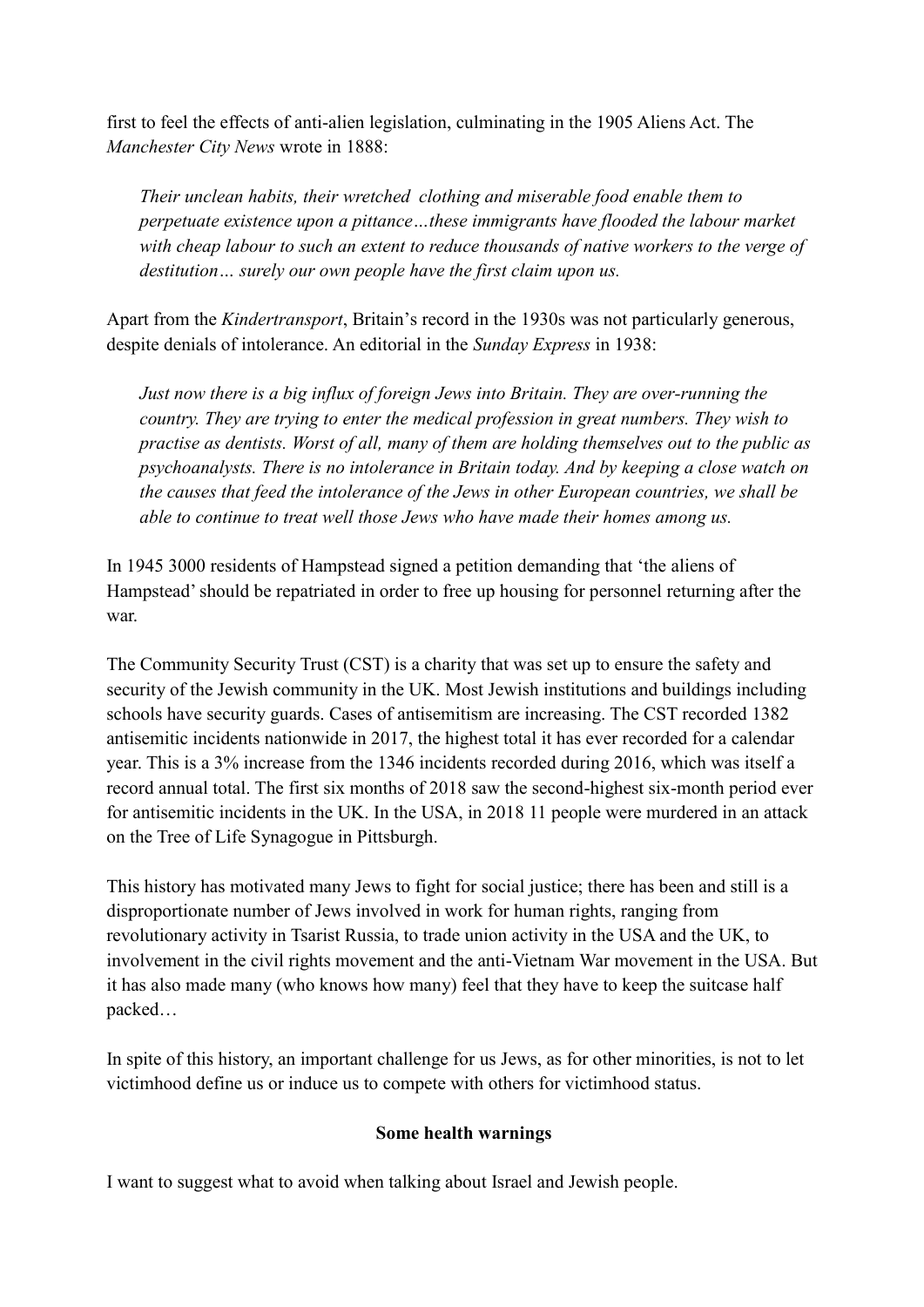- Using antisemitic tropes. For example: talking about Zionist conspiracies, shadowy financial networks and hidden hands to control the world and set up a new world order; using cartoon imagery (exaggerated noses, horns, eating children, using non-Jewish children's blood, chosen people, eye for an eye, having dual loyalties).
- Claiming that the actions of the Israeli government are symptomatic of the fact that the Israelis are Jews.
- Using double standards. The Sabra and Shatila massacre in Lebanon in 1982, for instance, was actually carried out by a Christian militia, but much of the opprobrium seemed to be directed at Jewish involvement and a subsequent commission identified Israel, as the occupying power, as responsible for it. The late rabbi Hugo Gryn told a story of a Christian minister asking him if he (or the Jewish community) felt guilty about this massacre, omitting any reference to the responsibility of Christians in carrying it out. It is interesting to note that between 2006 and 2013 the UN Human Rights Council passed 45 resolutions condemning Israel; these comprised almost half of all country-specific resolutions passed by the Council. Since human rights violations are happening all over the world, we need to question this imbalance. We should deal with specific issues in their own contexts without resort to rhetoric such as 'but what about the Palestinians?'
- Blaming individual Jews and Jews collectively for the behaviour of the Israeli government.
- Demanding or even asking that Jewish people condemn the behaviour of the Israeli government while not demanding that Muslims condemn the behaviour of governments in Muslim countries.
- Comparing the actions of the Israeli government to those of Hitler or the Nazis.
- Using the word 'Zionist' too loosely. It means different things to different people.
- Thinking of antisemitism as yesterday's racism and therefore no longer a significant problem today. On the contrary, it is still very much alive, particularly amongst those on the far right, but also amongst those on the left. In 2018 a Labour Party candidate for Liverpool City Council Liam Moore, an evangelical Christian pastor, was criticised for posting messages over a number of years with sentiments widely perceived as antisemitic and anti-Zionist. He then offered his resignation to his local Labour Party branch, but it was rejected, apparently unanimously.

Three recommendations of the Chakrabarti Report into allegations of antisemitism in the Labour Party are worth noting:

- Resist the use of Hitler, Nazi and Holocaust metaphors, distortions and comparisons in debates about Israel/Palestine.
- Excuse for, denial, approval or minimisation of the Holocaust and attempts to blur responsibility for it have no place in the Labour Party.
- Refrain from using the word 'Zio'.